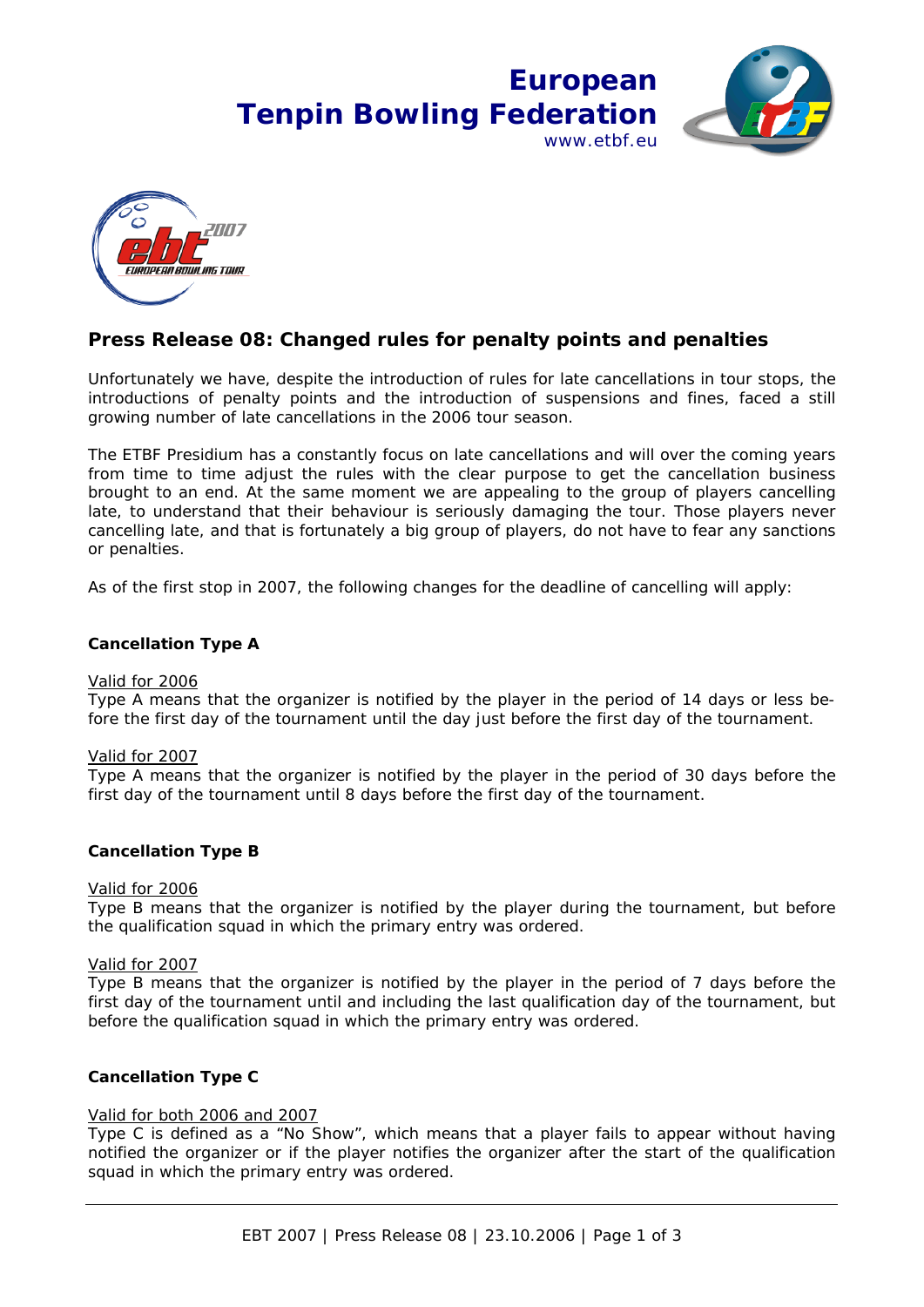

As of the first stop in 2007 the following changes for penalties will apply:

# **Penalty Number = 1 (4 penalty points)**

#### Valid for 2006

If the penalty number is 1, the player will be suspended during 60 days from EBT stops, counting from the day the suspension letter is issued.

#### *Valid for 2007*

*If the penalty number is 1, the player will be suspended from participation in 4 EBT stops.* 

# **Penalty Number = 2 (8 penalty points)**

#### Valid for 2006

If the penalty number is 2, the player will be suspended during 90 days from EBT stops, counting from the day the suspension letter is issued. In addition the player will, through his federation, pay a penalty fee of  $\epsilon$  300.

#### *Valid for 2007*

*If the penalty number is 2, the player will be suspended from participation in 6 EBT stops and in addition the player will, through his federation, pay a penalty fee of € 300 to ETBF.* 

# **Penalty Number is higher than 2 (12 penalty points or higher)**

#### Valid for 2006

For each time the penalty number is higher than 2, the suspension period will be 30 days higher than the suspension period of the previous penalty number. In addition the penalty fee will be € 300 higher than the penalty fee of the previous penalty number.

#### *Valid for 2007*

*For each time the penalty number is higher than 2, the number of EBT stops, the player will be suspended from, is 2 higher than the number of stops of the previous penalty number. In addition the penalty fee to be paid to ETBF will be € 300 higher than the penalty fee of the previous penalty number.* 

# **Spots ordered are personal**

It should be obvious that spots ordered are personal, that they can not be cancelled by others and that they can not be given to others, but apparently it has been understood and also administrated different at some tournaments from time to time. The following rules are therefore introduced.

*A player cannot, regardless the moment of cancellation, cancel on behalf of another player, i.e. a player must cancel in person.*